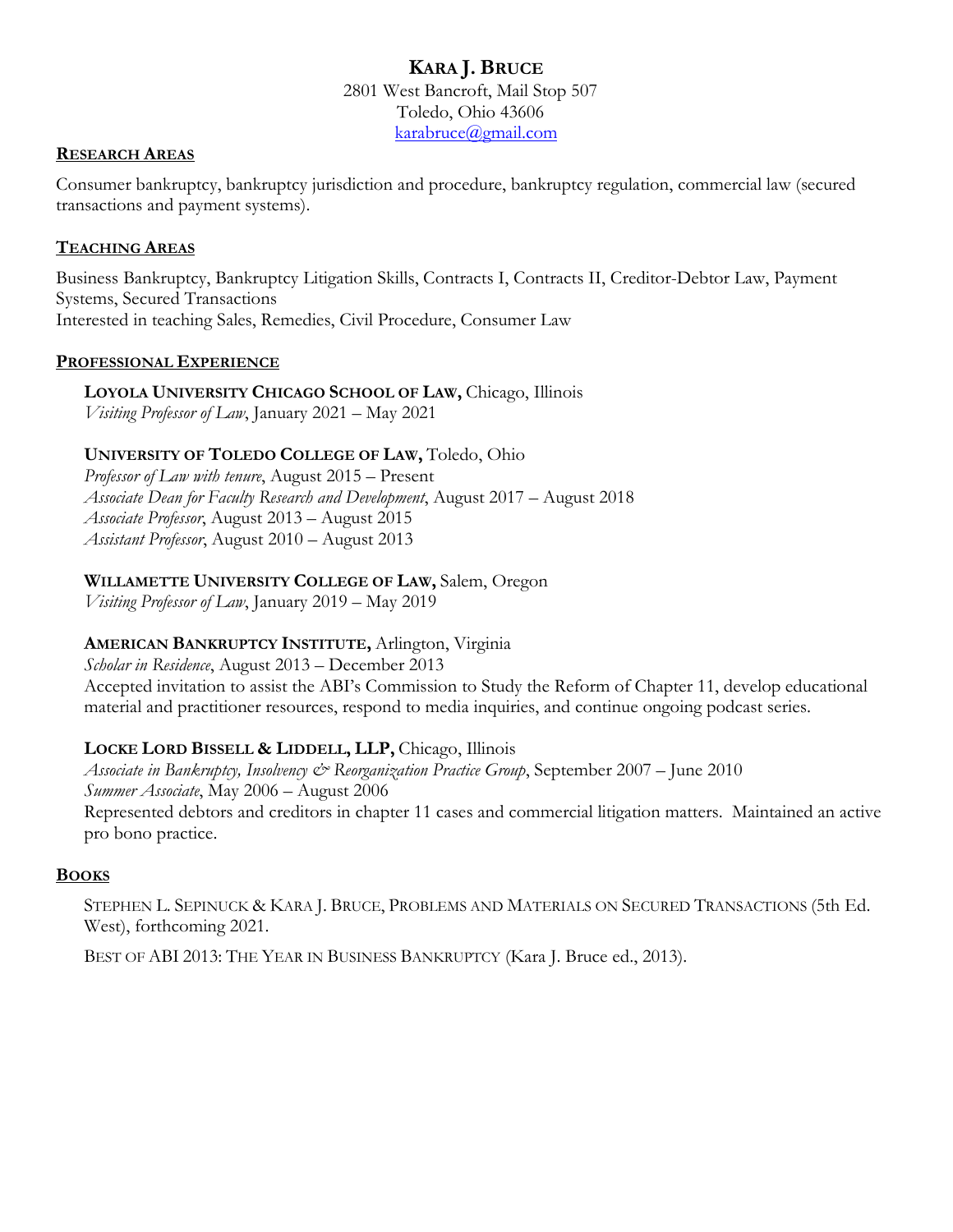#### **LAW REVIEW PUBLICATIONS**

Alexandra P.E. Sickler & Kara J. Bruce, *Bankruptcy's Adjunct Regulator*, 72 FLORIDA L. REV. 159 (2020).

Kara J. Bruce, Midland Funding *and the Pernicious Problem of Stale-Debt Claims*, 49 LOYOLA L.A. L. REV. 435 (2018).

Kara J. Bruce and Alexandra P.E. Sickler, *Private Remedies and Access to Justice in a Post-*Midland *World*, 34 EMORY BANKR. DEV. J. 365 (2018).

Kara J. Bruce, *Closing Consumer Bankruptcy's Enforcement Gap*, 69 BAYLOR L. REV. 479 (2017).

Kara J. Bruce, *Vindicating Bankruptcy Rights*, 75 MARYLAND L. REV. 443 (2016).

Kara J. Bruce, *The Debtor Class*, 82 TULANE L. REV. 21 (2013).

Kara J. Bruce, *Rehabilitating Bankruptcy Reform*, 13 NEVADA L. J. 174 (2012).

#### **ESSAYS AND OTHER ACADEMIC WRITINGS**

Kara J. Bruce, *Adjusting Lease Obligations in Pandemic Bankruptcies*, 40 No. 10. BANKR. L. LTR. NL 1 (2020).

Kara J. Bruce, *Detangling Discovery and Tolling Doctrines: The Educational Value of Rotkiske v. Klemm*, 40 No. 4. BANKR. L. LTR. 1 (2020).

Kara J. Bruce, *Prudential Standing in Bankruptcy Appeals: Recent Developments and Unanswered Questions*, 39 No. 6 BANKR. L. LTR. 1 (2019).

Kara J. Bruce, *Recent Developments in Student Loan Non-Dischargeability: Aggregating Discharge Violation Claims*, 39 No. 1 BANKR. L. LTR. 1 (2019).

Kara J. Bruce, *Recent Developments in Educational-Benefit Discharge Litigation*, 38 No. 10 BANKR. L. LTR 1 (2018).

Kara J. Bruce, *Channeling Punitive Damage Awards Under 362(k)*, 38 No. 4 BANKR. L. LTR. 1 (2018).

Kara J. Bruce, *The Supreme Court's 2017 FDCPA Rundown*, 37 No. 9 BANKR. L. LTR. 1 (2017).

Kara J. Bruce, *Non-Debtor Substantive Consolidation: A Remedy Built on Rock or Sand?*, 37 No. 3 BANKR. L. LTR. 1 (2017).

Kara J. Bruce, *Debt Buyers Beware: Filing Proofs of Claim for Time-Barred Debts in the Eleventh Circuit and Beyond*, 36 No. 6 BANKR. L. LTR. 1 (2016).

Kara J. Bruce, *Following Susan's Lead*, 47 U. TOL. L. REV. 11 (2015).

Margaret M. Anderson, Courtney E. Barr and Kara J. Bruce, *The Creditor That is Always There – The Insurance Company*, 17 NORTON J. OF BANKR. L. AND PRAC. (2008).

Jerrold J. Jacobsen, Gordon Bain, Kara Bruce, and John W. Moore, *Chemistry Comes Alive! Vol. 4*, J. CHEM. EDUC. SOFTWARE, 2000.

#### **WORKS IN PROGRESS**

*Rabble Rousers as Bankruptcy Enforcers*

*Bankruptcy's Discharge and the Outer Edges of Contempt*

*Implied Repeal After* Midland Funding (with Alexandra Sickler)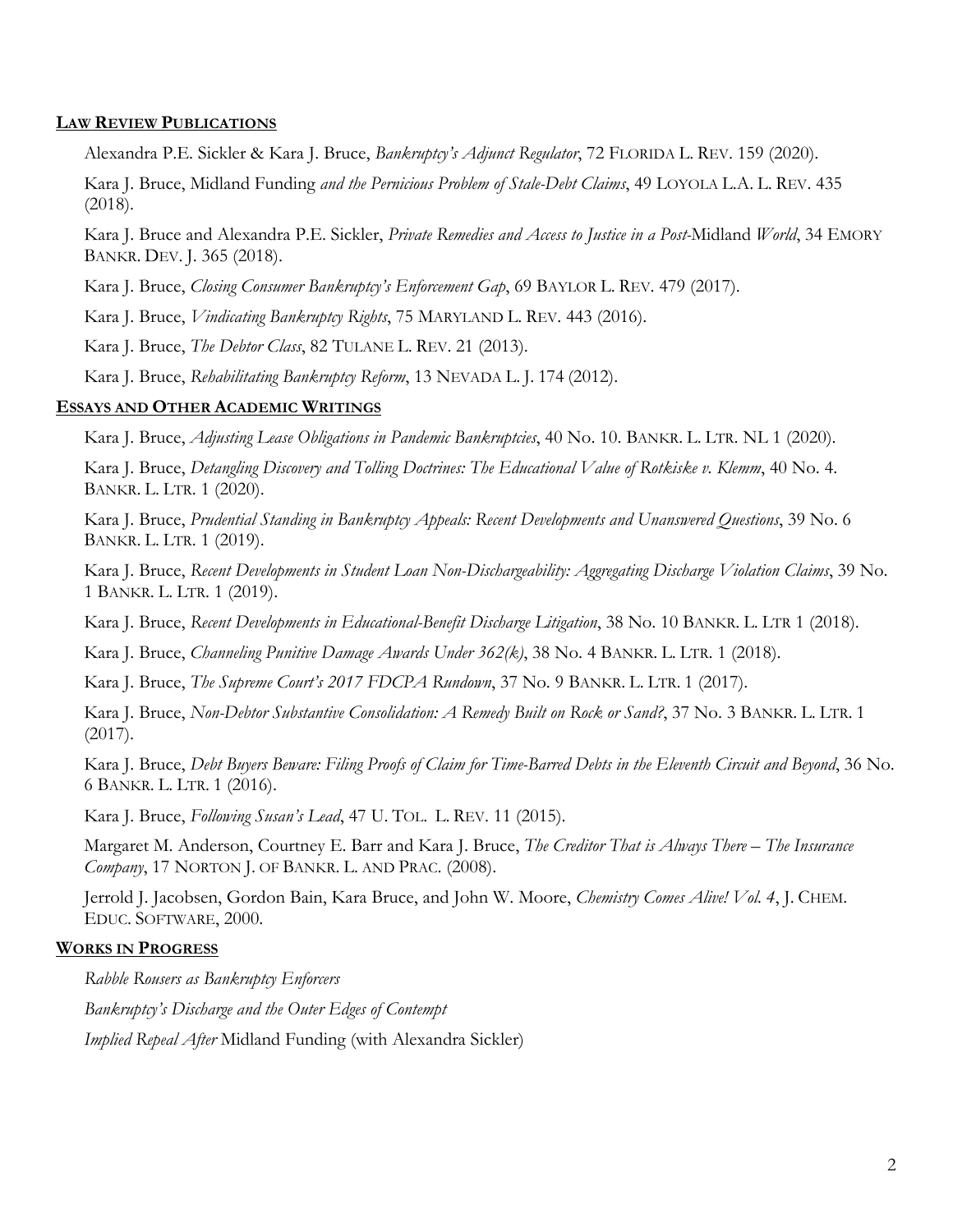# **EDUCATION**

### **TULANE UNIVERSITY LAW SCHOOL,** New Orleans, Louisiana

Juris Doctor, *cum laude*, May 2007, Common Law Curriculum

- Honors: Academic Scholarship. CALI award in Advanced Bankruptcy *Tulane Law Review's* Charles Janvier II Award for Most Significant Contribution to Production
- Activities: Managing Editor and Assistant Symposium Editor, *Tulane Law Review* Teaching Assistant, First Year Legal Analysis Program Auction Solicitation Chair and Development Chair, Tulane Public Interest Law Foundation

# **NORTHWESTERN UNIVERSITY SCHOOL OF LAW,** Chicago, Illinois

Visiting Student, Fall 2005

## **UNIVERSITY OF NORTH CAROLINA,** Chapel Hill, North Carolina

Bachelors of Arts, *cum laude*, May 2004, Major in Sociology, Minor in Social and Economic Justice, Certificate in Labor Studies

Honors: Dean's List, National Merit Scholar

#### **UNIVERSITY SERVICE, GRANTS, AND AWARDS**

| Current and Past College<br>and University Service<br>(asterix indicates leadership<br>positions) | Academic Policy Committee (university-wide)<br>Admissions Committee<br>Admissions program's faculty liaison*<br>Appointments Committee*<br>Assessment Committee (university-wide)<br>Bankruptcy Moot Court Team Advisor<br>Budget Committee*<br><b>Career Development Advisory Committee</b><br><b>Compensation Committee</b><br>Curriculum Committee<br>Faculty Senate* (university-wide)<br>Library Committee*<br>Outstanding Teacher Award Nomination Committee (university-wide)<br>Renewal, Promotion, and Tenure Committee*<br>Various staff hiring committees*<br>Women's Law Student Association Advisor*                                                                     |
|---------------------------------------------------------------------------------------------------|---------------------------------------------------------------------------------------------------------------------------------------------------------------------------------------------------------------------------------------------------------------------------------------------------------------------------------------------------------------------------------------------------------------------------------------------------------------------------------------------------------------------------------------------------------------------------------------------------------------------------------------------------------------------------------------|
| Selected Grants, Honors<br>and Awards:                                                            | Eastman & Smith Educator Grant (to pursue gamification project)<br>Beth Eisler Award for First-Year Teaching 2020<br>Online Teaching Certificate 2020<br>University of Toledo Outstanding Teacher Award 2018<br>Toledo Law Outstanding Professor Award for Dedication to Legal<br>Education (selected by the graduating class) 2018<br>Eastman & Smith Ltd. Faculty Achievement Award 2015<br>University of Toledo "Shining Star" Award 2015<br>College of Law Student Impact Award 2011-2012<br>American Bankruptcy Law Journal Academic Fellowship, 2011<br>University of Toledo Research Fellowship, 2015<br>University of Toledo College of Law Research Grants, awarded in 2011, |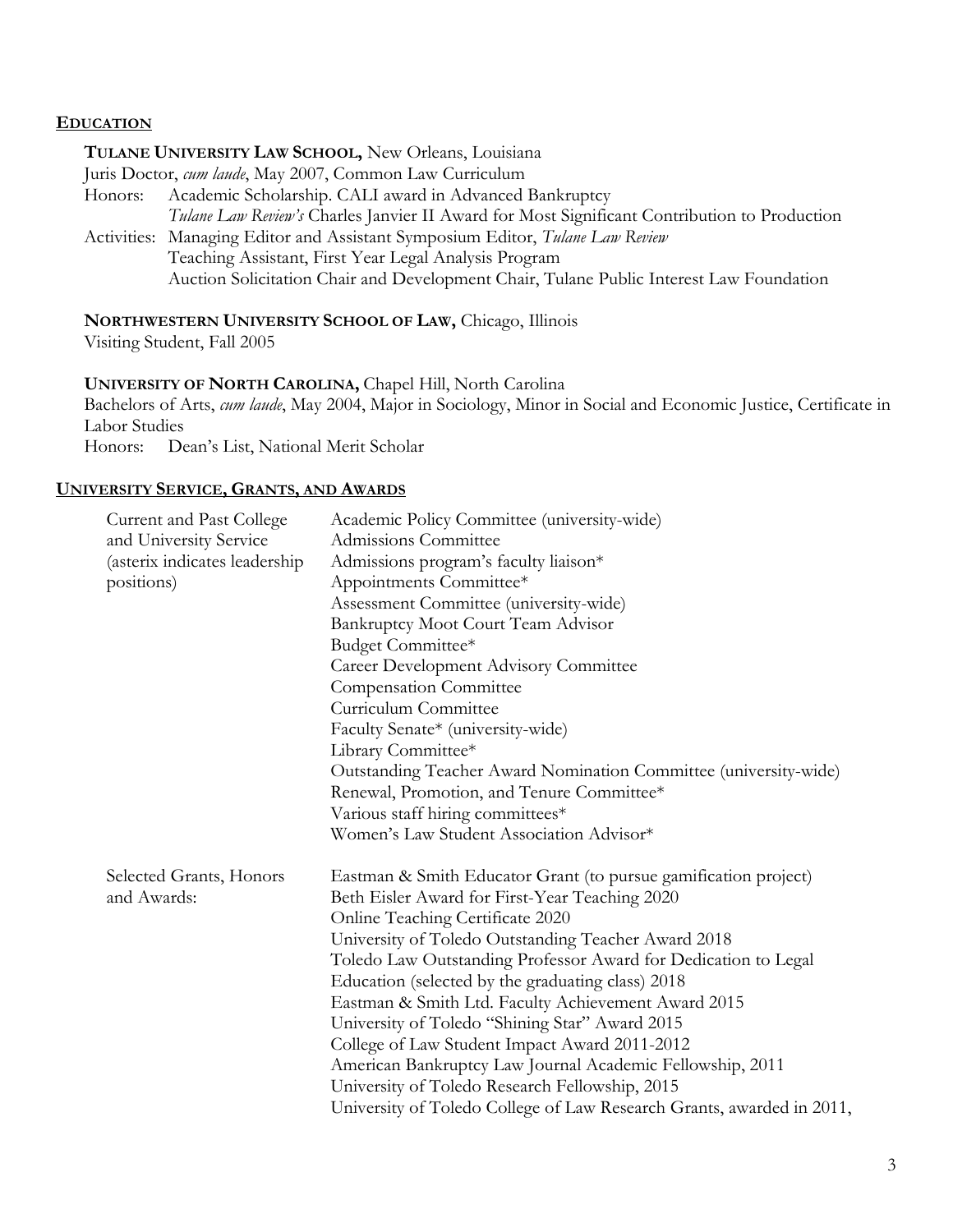2012, 2013, 2014, 2016, 2017, 2018, 2019, and 2020 Top Hat "Modern Educator" Grant, 2015

#### **PROFESSIONAL SERVICE**

#### **THEMIS BAR REVIEW**

*Lecturer*, 2012-Present

Recorded bar-review lectures on a variety of subjects. Lectures currently assist bar takers in 35 states nationwide. Courses include Secured Transactions for the Multistate Essay Exam, Ohio Bar Exam, and Virginia Bar Exam; Suretyship and Liens for the North Carolina Bar Exam; Suretyship and Personal Property for the Illinois Bar Exam; Creditors' Rights for the Michigan Bar Exam and the Virginia Bar Exam; and Contract Distinctions for the Michigan Bar Exam and Virginia Bar Exam.

#### **BANKRUPTCY LAW LETTER**

*Contributing Editor*, 2016-Present Work with a team of four law professors to provide in-depth exploration of issues of current interest to academics and practitioners of bankruptcy law.

#### **CENTRAL STATES LAW SCHOOLS ASSOCIATION**

*President*, 2018-2019, *Vice President*, 2017-2018, *Secretary*, 2016-2017, *Treasurer*, 2015-2016

#### **AMERICAN BANKRUPTCY LAW JOURNAL**

*Peer reviewer*, 2012-present

#### **CASA,** Lucas County, Ohio

*Court Appointed Special Advocate*, 2012-2016

## **ADVOCATES FOR BASIC LEGAL EQUALITY**, Toledo Ohio

*Pro bono Asylum Attorney*, 2016-2018

**UNITED STATES DISTRICT COURT, MIDDLE DISTRICT OF PENNSYLVANIA,** Williamsport, Pennsylvania *Intern to the Honorable John E. Jones III*, May 2005 – August 2005

#### **SELECT PRESENTATIONS**

Invited Speaker, *Adjusting Lease Obligations in Pandemic Bankruptcies* Judge Joe Lee Bankruptcy Institute at the University of Kentucky School of Law, forthcoming June 2021

Panel Moderator, *Teaching Commercial Law in the 21st Century* AALS Annual Meeting, January 2021.

- Podcast Interview, *Bankruptcy's Adjunct Regulator* Ipse Dixit Podcast, October 2019.
- Paper Presentation, *Rabble Rousers as Bankruptcy Enforcers* Central States Law Schools Association Annual Meeting, Toledo, OH, September 2019 – *Conference Organizer.*

Faculty Workshop, *Bankruptcy's Adjunct Regulator*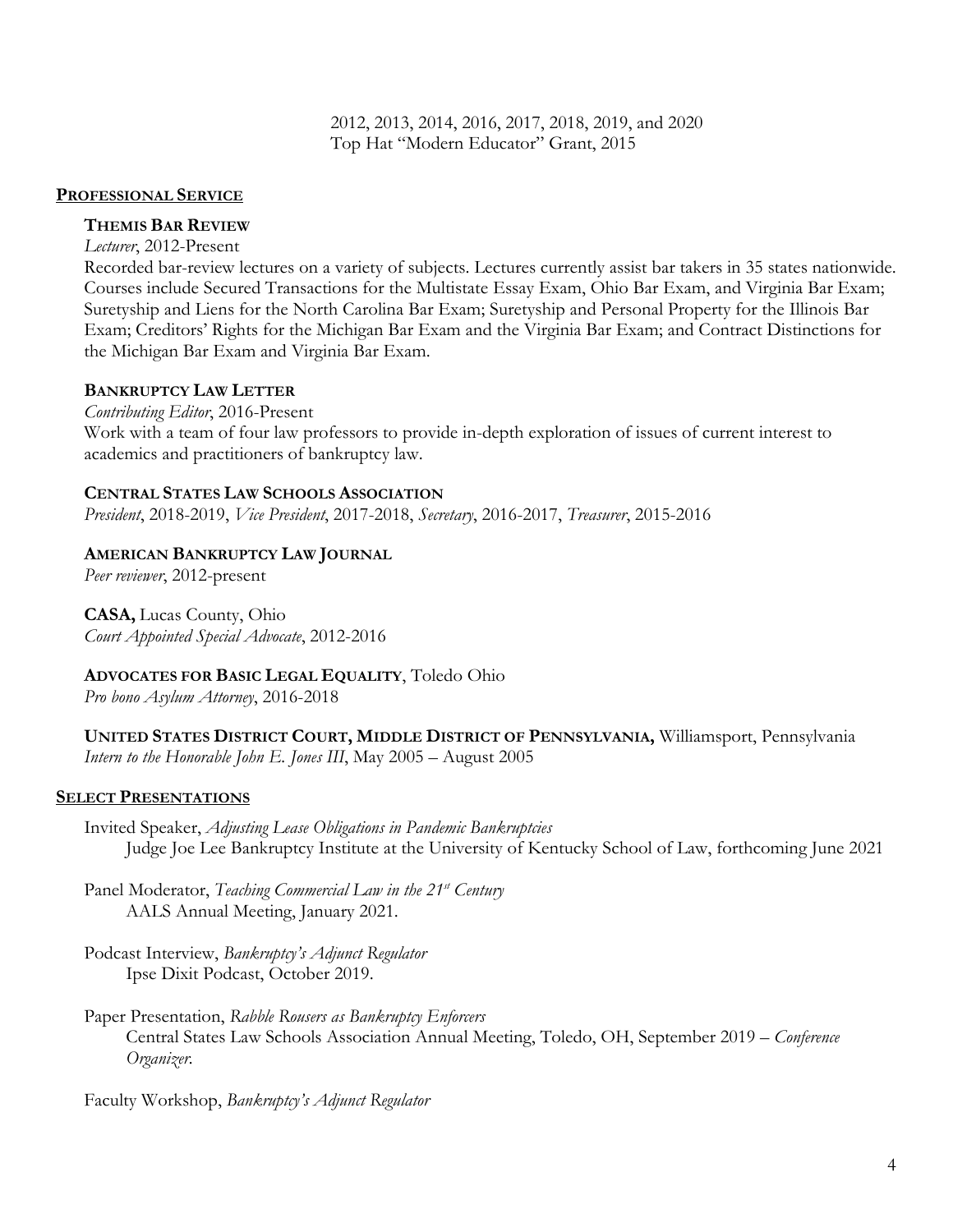Willamette College of Law, Salem, OR, April 2019.

Invited Presentation, *Channeling Punitive Damages*

Oklahoma Bar Association Advanced Bankruptcy Seminar, Oklahoma City, OK, December 2018.

- Paper Presentation, *Bankruptcy's Discharge and the Outer Edges of Contempt* Central States Law Schools Association Annual Meeting, Fort Worth, TX, October 2017.
- Invited Presentation, *Private Remedies and Access to Justice in a Post-*Midland *World* Emory Bankruptcy Developments Journal Annual Symposium, Atlanta, GA, February 2018.
- Invited Presentation, *Policing Bankruptcy Claims* Young Bankruptcy Scholars' Workshop, Brooklyn Law School, Brooklyn, NY, November 2017.
- Paper Presentations, *Policing Bankruptcy Claims* Central States Law Schools Association Annual Meeting, Carbondale, IL, October 2017; Ohio Legal Scholarship Workshop, June 2017 – *Conference Organizer.*
- Paper Presentations, *Private Litigation in Bankruptcy*

Central States Law Schools Association Annual Meeting, Grand Forks, ND, October 2015; Mid-Atlantic People of Color Conference, Morgantown, WV, January 2015; Case Western Reserve Law School Faculty Workshop, Cleveland, Ohio, December 2014.

- Paper Presentations, *Can The Debtor Class Survive Modern Class Action Theory?*  Southeastern Law Schools Association Annual Meeting, Boca Raton, FL, August 2015; Central States Law Schools Association Annual Meeting, Toledo, OH, October 2014; UMass Dartmouth Junior Faculty Scholarship Exchange, Boston, MA, October 2014.
- Keynote Speaker, *Breaking Bad: BAPCPA and a Fresh Approach to Bankruptcy Reform*, Michigan Federal Bar Association Walter Shapero Bankruptcy Symposium, Detroit, MI, May 2014.
- Paper Presentation, *Certification Concerns for Debtor Class Actions in Bankruptcy* Ohio Legal Scholarship Workshop, Dayton, OH, June 2013.

Paper Presentations, *The Debtor Class*

National Business Law Scholars Conference, Cleveland, OH, June 2013; Valparaiso University Law School Regional Faculty Workshop, Chicago, IL, February 2013; University of Akron School of Law, Akron, OH, January 2013; Central States Law Schools Association Annual Meeting, Cleveland, OH, October 2012; University of Toledo College of Law Internal Faculty Workshop, Toledo, OH, September 2012.

Paper Presentation, *Bankruptcy Reform in the Post-BAPCPA Era* Salmon P. Chase College of Law at Northern Kentucky University, Highland Heights, KY, January 2012.

Paper Presentations, *Retail Reorganizations after BAPCPA* Law and Society Association Annual Meeting, San Francisco, CA, June 2011; National Business Law Scholars Conference, Cleveland, OH, June 2011; University of Toledo College of Law Internal Faculty Workshop, Toledo, OH, April 2011.